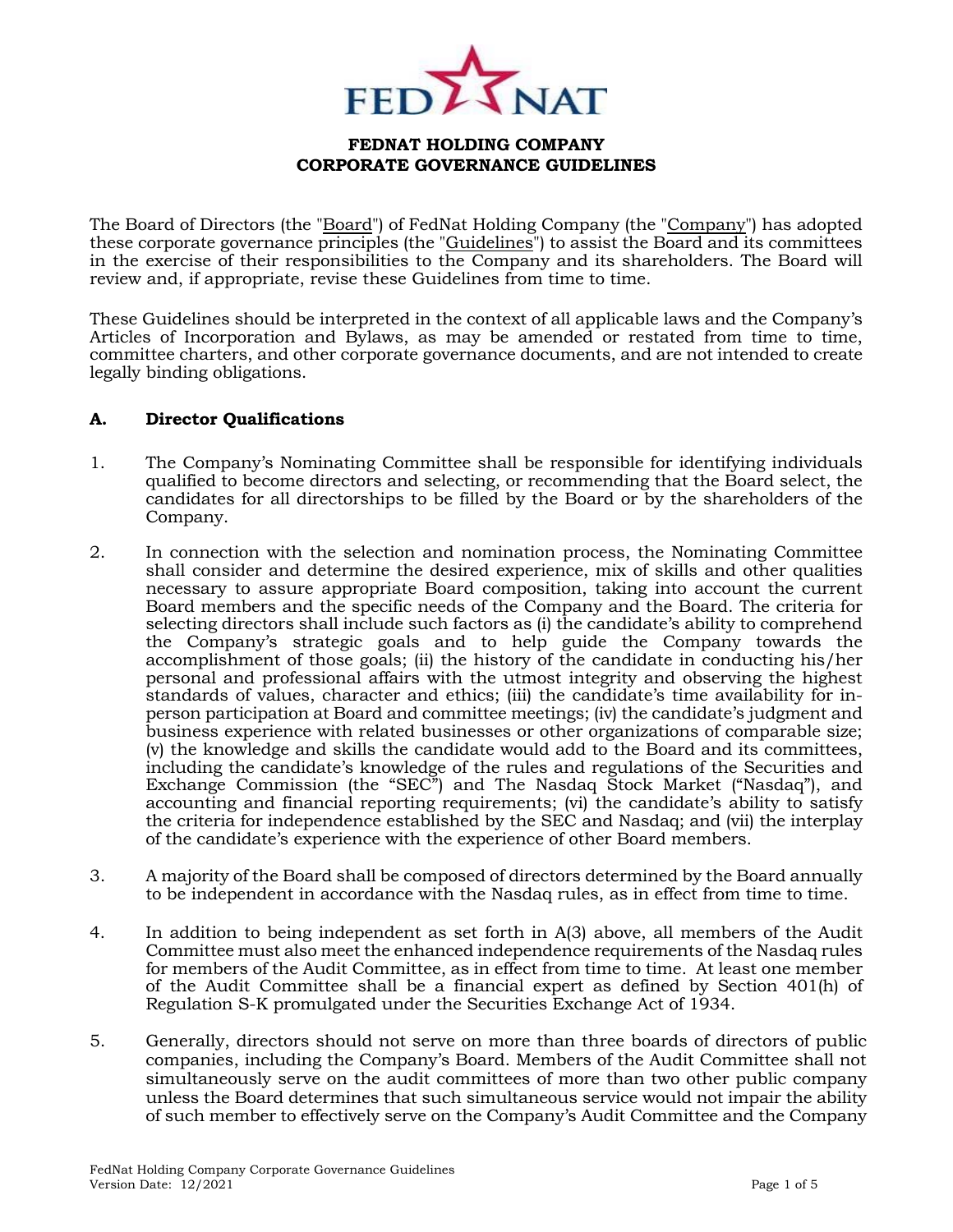

discloses such determination in the Company's annual proxy statement.

- 6. The independent directors serving on the Company's Board, may, if the roles of Chairman of the Board and Chief Executive Officer are held by the same person, select a lead director. In such event, the lead director, who is required to be independent, will preside at all executive sessions of the meetings of the Board of Directors without any management members present, serve as a liaison between the Chairman and the independent directors and call meetings of the independent directors. If the roles of Chairman of the Board and Chief Executive Officer are held by different persons, the lead director shall preside at meetings of the independent directors if the Chairman is unable to be present and shall provide the Chairman with such assistance as the Chairman shall request.
- 7. In connection with Board membership criteria, characteristics required of each director shall include personal and professional integrity; seasoned business judgment; independence from management (with respect to outside directors); strategic planning experience/vision; and time to commit. Additionally, in connection with Board membership criteria, the Nominating Committee shall also consider other skills and characteristics of each director and potential director including (i) business management/leadership experience; (ii) financial acumen; (iii) gender and cultural diversity; (iv) technical knowledge; (v) industry knowledge; (vi) functional experience; (vii) risk management experience; and (viii) makeup, skills and experience of the Board as a whole.

### **B. Director Responsibilities**

- 1. It is the responsibility of the directors to perform their duties in good faith in a manner they reasonably believe to be in the best interests of the Company and its shareholders, and to perform their duties of care and loyalty. In discharging that obligation, directors should be entitled to rely in good faith on the honesty and integrity of the Company's senior executives and its outside advisors and auditors, to the fullest extent permitted by law.
- 2. It is the responsibility of the directors to represent the interests of the Company's shareholders in maintaining and enhancing the success of the Company's business, including optimizing long-term returns to increase shareholder value.
- 3. It is the responsibility of the directors to select and retain a well-qualified Chief Executive Officer ("CEO") of high integrity, and to oversee selection of other members of senior management.
- 4. It is the responsibility of the directors to oversee and interact with senior management with respect to key aspects of the business, including strategic planning, management development and succession, operating performance, and shareholder returns. The Board shall review and, where appropriate, approve fundamental operating, financial, risk management and other corporate strategies, as well as major plans and objectives, and shall monitor the effectiveness of management policies and decisions, including the execution of strategies. At least annually, the Board shall review the Company's longterm strategic plans and the principal issues that the Company may face in the future.
- 5. The directors shall provide general advice and counsel to the Company's CEO and senior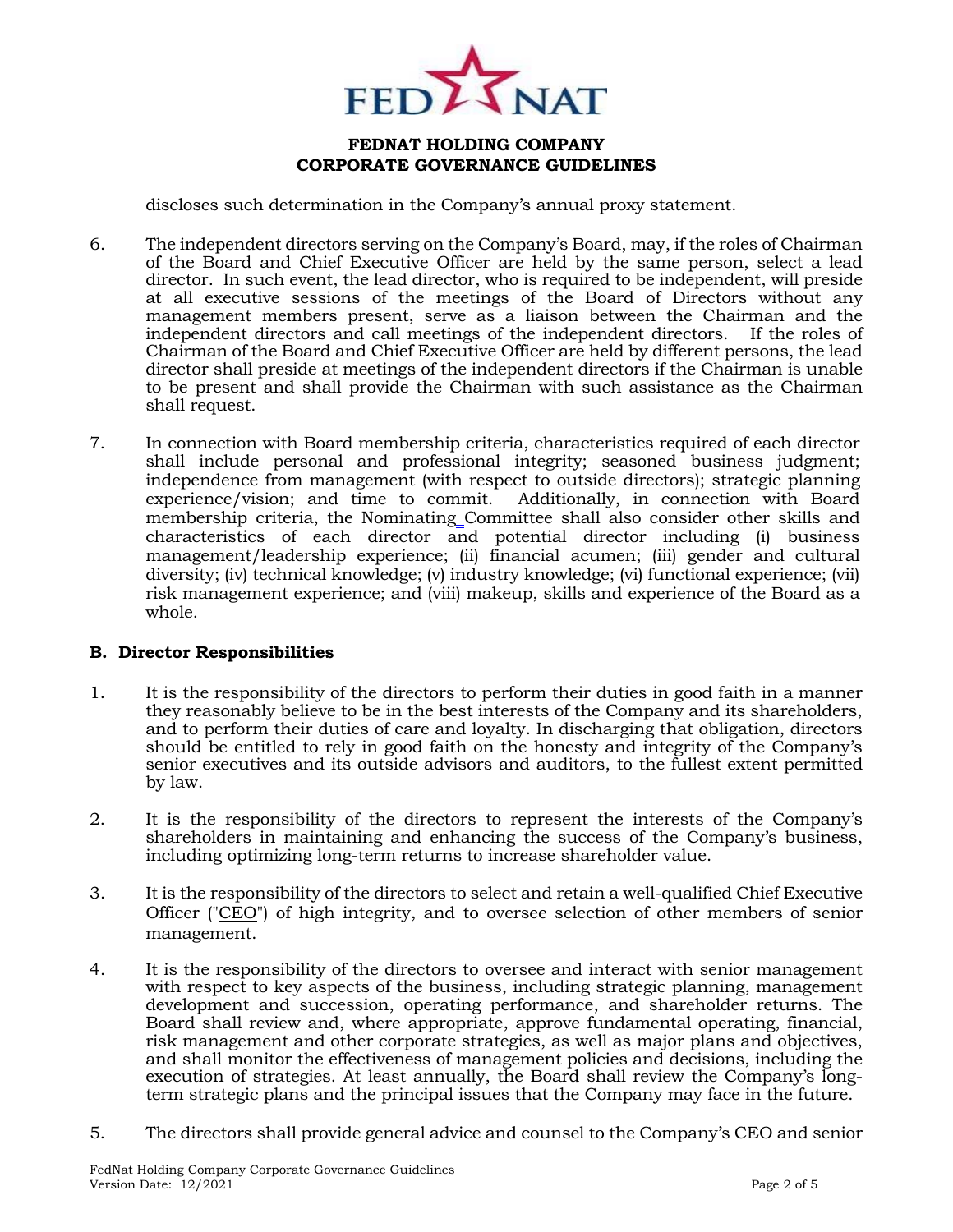

management.

- 6. The Audit Committee of the Board has sole responsibility to appoint, determine compensation paid to, and terminate the independent accounting firm that audits the Company's financial statements.
- 7. Regular attendance at Board and committee meetings is expected. It is also expected that directors will attend each Annual Meeting of Shareholders. Directors are expected to spend the time needed and to meet as frequently as necessary to properly discharge their responsibilities.
- 8. Meeting materials should be reviewed in advance by directors. The Company use its best efforts to distribute, sufficiently in advance of meetings to permit meaningful review, any written materials that are important to the Board's understanding of the agenda items and other topics to be considered at a Board meeting unless a meeting must be held on short notice or if such materials would otherwise contain highly confidential or sensitive information and therefore will only be distributed at the meeting.
- 9. The Chairman of the Board will establish the agenda for each Board meeting. At the beginning of the year the Chairman of the Board will establish a schedule of agenda subjects to be discussed during the year (to the degree this can be foreseen). Each Board member is free to suggest the inclusion of items on the agenda. Each Board member is free to raise at any Board meeting subjects that are not on the agenda for that meeting.
- 10. Maintaining confidentiality of information and deliberations is of critical importance. Information learned during the course of service on the Board and its committees is to be held confidential and used solely in furtherance of the Company's business.
- 11. Written minutes of each meeting of the Board in the form approved by the Board shall be duly filed in the Company records.

### **C. Board Committees**

- 1. The Board shall at all times have an Audit Committee, Compensation Committee, Investment Committee, Nominating Committee and Business Development Committee. Each committee except for the Investment Committee and Business Development Committee shall be composed solely of independent directors. The Board may establish or maintain additional committees as the Board deems necessary or appropriate from time to time. Each of the committees shall operate in accordance with applicable law, its charter, and the applicable rules of the SEC and Nasdaq.
- 2. The Board shall select members of the Board to serve on the committees of the Board, giving consideration to the criteria for service on each committee as set forth in the charter for such committee, as well as to any other factors the Board deems relevant, and where appropriate, remove any member of any committee. The Board shall make such investigation of each director as it deems necessary concerning the independence under the Nasdaq rules, including each director who is recommended to serve as a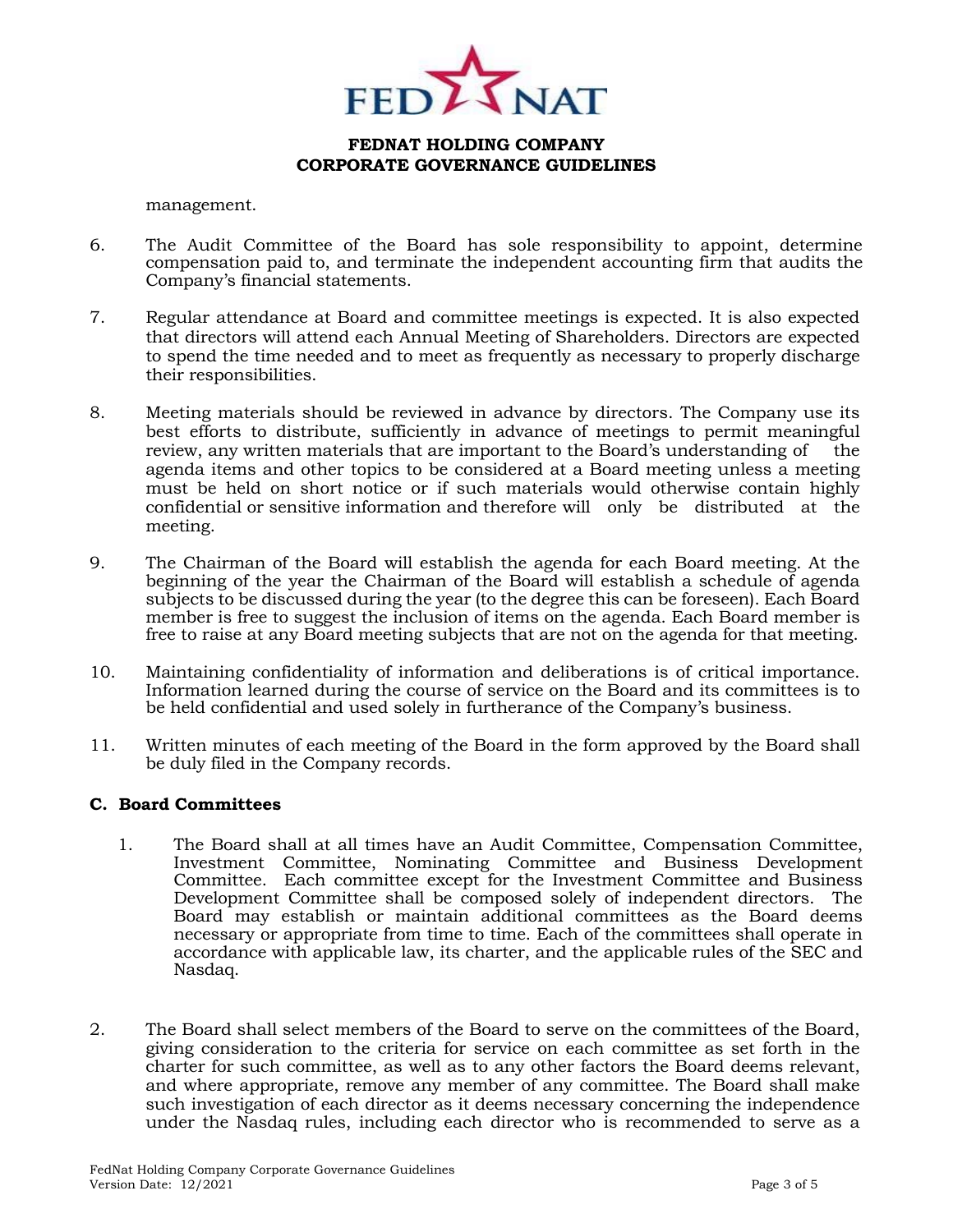

member of the Audit Committee, Compensation Committee or Nominating Committee.

- 3. The Audit Committee, Compensation Committee, Investment Committee and Nominating Committee will have charters that will set forth the purposes, goals and responsibilities of the committees as well as qualifications for committee membership, procedures for committee member appointment and removal, committee structure and operations, and committee reporting to the Board.
- 4. The Chair of each committee, in consultation with the committee members, will determine the frequency and length of the committee meetings consistent with any requirements set forth in the committee's charter. During the year, the Chair of each committee, in consultation with the appropriate members of the committee and, where appropriate, management, will develop the agenda for each meeting. A report regarding each committee meeting will be provided to the full Board as appropriate. The Chair of each committee will report to the full Board regarding matters that should be brought to the attention of the Board.

#### **D. Director Compensation**

- 1. Non-employee directors and committee chairs shall receive reasonable compensation for their services, as may be determined from time to time by the Board. Compensation for non-employee directors, committee members and committee chairs shall be consistent with the practices of other similarly situated companies but shall not be at a level or in a form that would call into question the Board's objectivity.
- 2. Directors who are employees receive no additional pay for serving as directors.
- 3. Directors who are members of the Audit Committee may receive no compensation from the Company other than the fees they receive for serving as directors and committee members.
- 4. The Company shall provide reasonable directors' and officers' liability insurance for directors and shall indemnify the directors to the fullest extent permitted by law and the Company's Articles of Incorporation and Bylaws then in effect.

### **E. Director Access to Management and Independent Advisors**

- 1. The Board is expected to be highly interactive with senior management. At the request and invitation of the Board, the Company's executive officers and other members of senior management shall attend Board meetings. The Board encourages such executive officers and senior management to make presentations, or to include in discussions at Board meetings managers and other employees who (a) can provide insight into the matters being discussed because of their functional expertise and/or personal involvement in such matters and/or (b) are individuals with high potential whom such executive officers and senior management believe the directors should have the opportunity to meet and evaluate.
- 2. The Board and each committee have the power to hire independent legal, financial or other advisors as they may deem necessary, without consulting or obtaining the approval of any officer of the Company in advance.